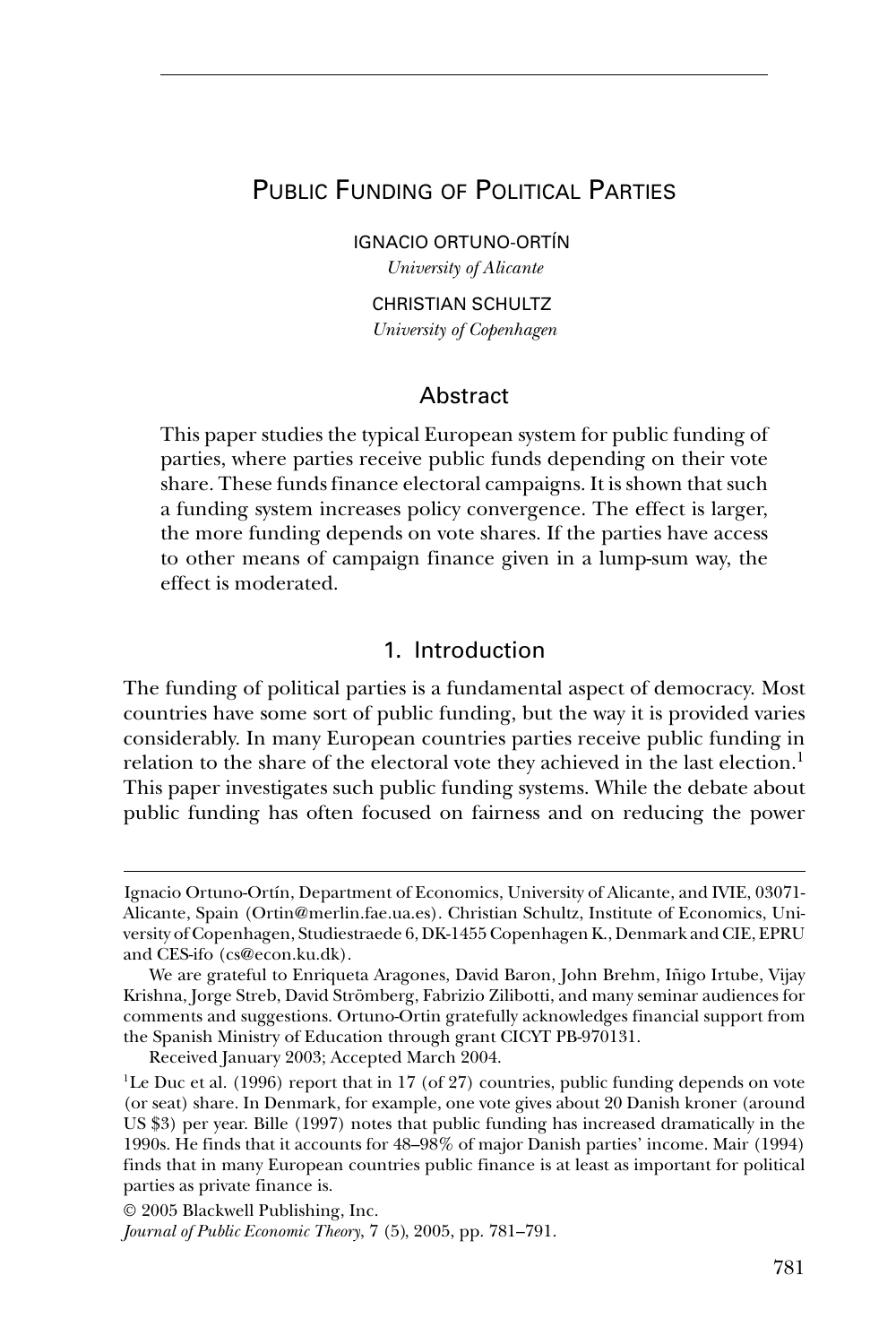of wealthy private lobbies, we show that an important consequence of the "European" system is policy convergence. The more public funding parties receive, the more policy convergence will result.

In the model of the paper, parties spend money on electoral campaigns. There is substantial empirical evidence to support the hypothesis that electoral campaigns affect how the electorate votes, (see, e.g., Holbrook 1996). This may work in several ways. Baron (1994) and McKelvey and Ordeshook (1987) suggests that there are two types of voters: "informed" and "uninformed" or "impressionable" voters. The informed voters are policy motivated and cast their votes depending on the policies proposed by the political parties. Impressionable voters are poorly informed about policies (and perhaps uninterested) and their vote is directly influenced by campaign spending. Alternatively, one may assume that all voters are policy motivated but not necessarily well informed about parties' policies. Then campaigns can inform about policies. Here, we follow the lead of Baron  $(1994).<sup>2</sup>$ 

We consider campaigning in a model with two policy motivated parties and a unidimensional policy space. When some voters are *impressionable*, a party directly receives more votes if it campaigns more. The public funding system makes the parties' policies converge. The reason for this is intuitive: parties are policy motivated and the likelihood that a party's policy is implemented depends positively on its share of the total vote. This creates a trade-off: a more moderate policy is less preferable for the party but more likely to be implemented. This trade-off is changed by the public funding system. The vote gaining effect of policy moderation is enhanced (as the public funds gained buy even more votes), and in equilibrium, therefore, policies are more moderate. The more responsive votes are to campaigns and the more responsive public funding is to votes, the more the parties' policies converge. For this effect, it is necessary that public funds depend on vote shares.

Public funding depending on the vote share makes policies converge when there are some impressionable voters in the electorate. Whether policies then are more or less close than in a benchmark case, where all voters are policy motivated, depends on whether the impressionable voters are sufficiently responsive and public funds depend enough on the vote share. A precise condition for this is given in the paper.

We also show that if parties have access to other funds given in a lump-sum manner the effects of the type of public funding analyzed here are mitigated, since this funding becomes relatively less important.

For the sake of simplicity, we assume that parties and voters have Euclidian preferences, where the utility is linearly decreasing in the distance from the bliss point, agents are therefore (locally) risk neutral. This, however, is not essential for our qualitative results. If agents are (globally) risk averse, the

<sup>2</sup>The working paper version of this paper, Ortuno-Ortin and Schultz (2000), also considers the case of informative campaigning, we briefly discuss this in the concluding remarks.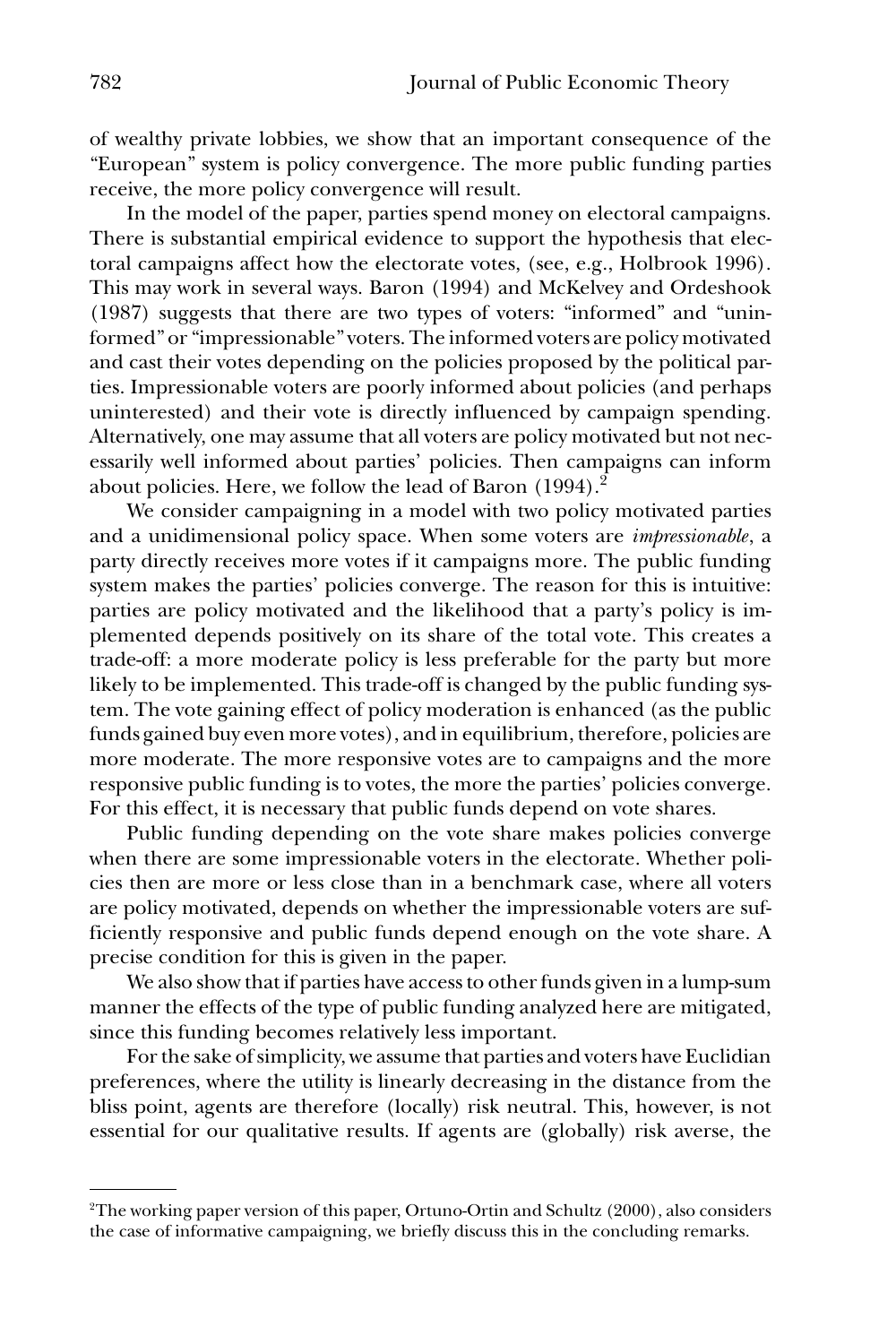European system for public funding of parties is welfare enhancing, since it reduces policy polarization and, therefore, the general risk for everyone.

The theoretical literature dealing with this type of public funding is scarce. Baron (1994) considers lobbying in a model with informed and impressionable voters, in which parties seek to maximize their probability of winning. If all voters are policy motivated, each party chooses the median voter's most preferred policy. However, as a consequence of the existence of impressionable voters, parties also wish to raise funds. Courting lobby groups, which are generally considered to be extreme, can do this. In their desire to please the lobbies, the parties thus propose more extreme policies. The introduction of public funding (as a lump sum and independent of vote-share), mitigates the power of interest groups and their contributions become relatively less important. As a result, the parties' policies are less polarized.

Our argument does not depend on mitigating lobby groups' power. We consider partisan parties who choose polarized policies even in the absence of lobbies. When public funding depends on vote share, parties get an extra incentive to moderate their policies. When public funding does not depend on the vote share, (as in the US system Baron analyses), there is no policy convergence in our model with impressionable voters. Hence, our analysis shows that the precise sort of public funding system employed is essential to understand its effect on policy convergence.

An early theoretical contribution about the effects of campaigns financed by private money is Austen-Smith (1987). Mueller and Stratman (1994) also consider campaigns with a focus on private contributions to political parties. Morton and Cameron (1992) survey some early literature.

The organization of the paper is as follows. Section 2 presents the basic model. Section 3 derives the equilibrium and Section 4 concludes. A few proofs are relegated to the Appendix.

## 2. The Model

There are two parties, *L* and *R*, and a continuum of voters of measure one. Politics is unidimensional. The parties each propose a policy, *l* and *r* respectively, receive campaign money,  $c<sub>L</sub>$  and  $c<sub>R</sub>$ , which is spent, and then an election is held. Finally, the winner of the election implements its proposed policy. There are two kinds of voters, informed and impressionable.<sup>3</sup> Informed voters are informed about policies and cast their vote based on the parties' policies, while impressionable voters are uninformed about policies and cast their vote based on the parties' campaigns. The fraction of informed voters is  $(1 \alpha$ ), where  $0 < \alpha < 1$ .

<sup>&</sup>lt;sup>3</sup>One could identify informed voters with highly political aware persons and the impressionable voters with less aware persons. Zaller (1992) shows that, in presidential elections, the least aware persons are most susceptible to a persuasive message.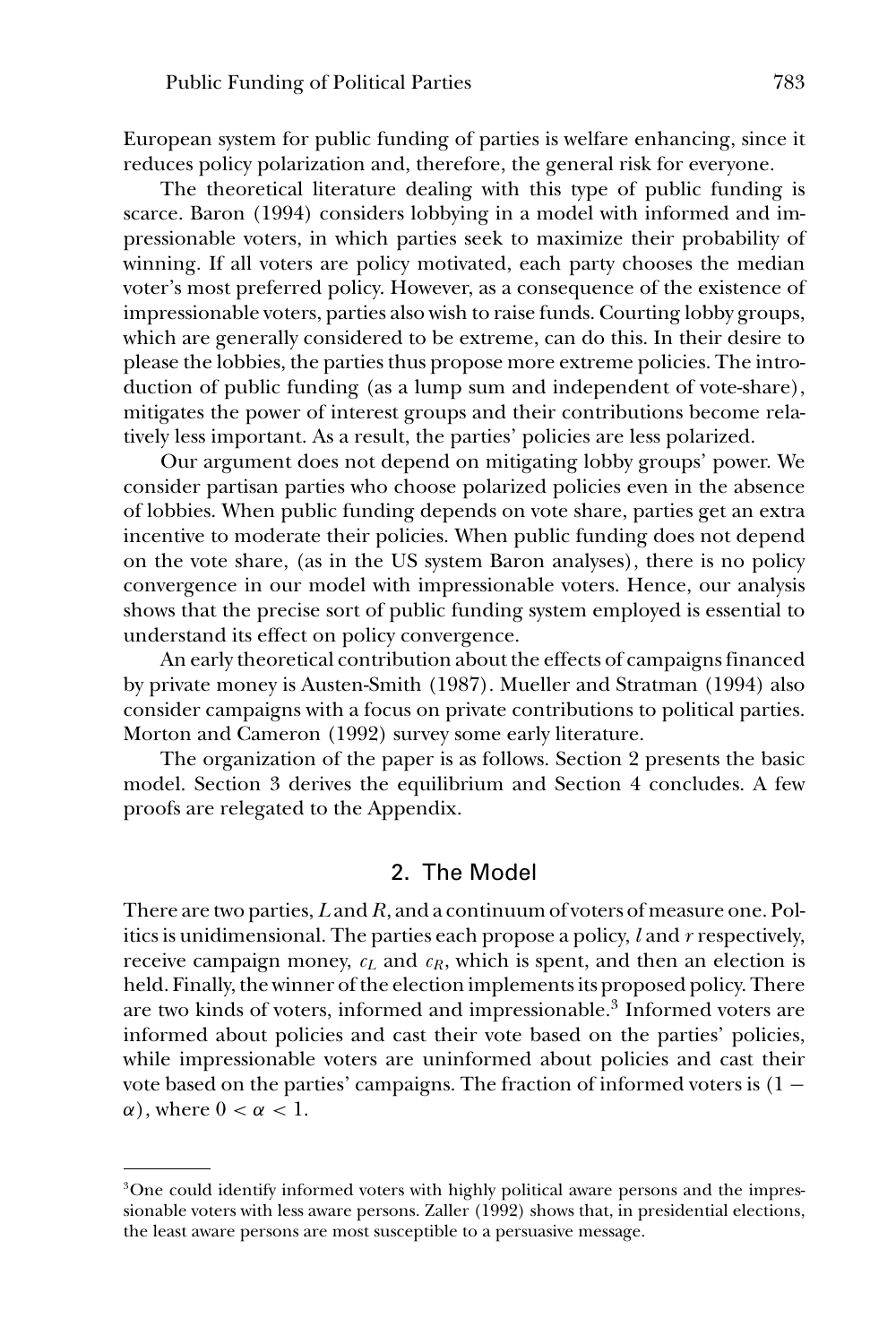If the policy is  $\pi$ , an informed voter with bliss point *x* gets utility

$$
u(\pi; x) = -|\pi - x|.
$$
 (1)

The bliss points are distributed on the interval  $[0, 1]$  according to the cumulative distribution function  $F(x)$ ; the corresponding (strictly positive, differentiable) density is  $f(x)$ . Let *m* be the median bliss point,  $F(m) = 1/2$ . As *l*  $\leq$  *r* an informed voter with bliss point *x* prefers party *L*'s policy if  $x \leq \frac{l+r}{2}$ .<sup>4</sup> Since voting is sincere, the fraction  $F(\frac{l+r}{2})$  of the informed voters vote for party *L*. Parties are policy motivated and have the same type of utility function as voters (see Wittman 1990). The bliss point of party  $L(R)$  is  $x_L(x_R)$ , and  $x_L < m < x_R$ .

The fraction of total campaign spending done by party *L* is  $\Delta = \frac{c_L}{c_L + c_R}$ . A fraction  $H(\Delta)$  of the impressionable voters vote for party *L*. We will assume that  $H' > 0$ ,  $H(\frac{1}{2}) = \frac{1}{2}$ , and  $H''(\Delta) \le 0$  for all  $\Delta \ge \frac{1}{2}$ . The party spending most becomes the most popular among uninformed voters. We further assume that the *H* function is symmetric:  $H(\Delta) = 1 - H(\frac{1}{\Delta})$ , so  $H''(\Delta) \ge 0$  for all  $\Delta \le \frac{1}{2}$ and  $H''(\frac{1}{2}) = 0$ .

Party *L*'s total vote share is therefore

$$
v = \alpha H(\Delta) + (1 - \alpha)F\left(\frac{l+r}{2}\right). \tag{2}
$$

As Grossman and Helpman (1996) do, we assume that a higher vote share increases the chance a party's policy is implemented. It may be due to the fact that the larger a party is, the larger the influence it has in parliament. One might also assume that parties are uncertain about the outcome of the election, either because of polling errors or uncertainty about who will vote and who will abstain. The larger the (ex ante) vote share a party has, the larger is the probability that it wins the election and implements its policy, (see Roemer 1994 for microfoundations). Party *L*'s policy is implemented with probability  $p(v)$ , where for simplicity,  $p(v) = v$ . The linearity simplifies but has no qualitative importance. The steeper the  $p$  function at  $\frac{1}{2}$  is, the greater is the parties' incentive to moderate their policies.

Parties receive two kinds of funds: public funds based on vote shares and lump-sum funds. The latter could in principle be both public or private, the distinguishing feature is that the amount the party receives of such funds is independent both of the policies and the vote shares. Typical examples are endowments that parties may have or contributions received from different social groups whose overall political tendencies are more in line with the party's, for instance trade unions supporting social democratic parties

<sup>&</sup>lt;sup>4</sup>The parties can also propose policies where  $r < l$ , but this will never occur in equilibrium, so we disregard this case.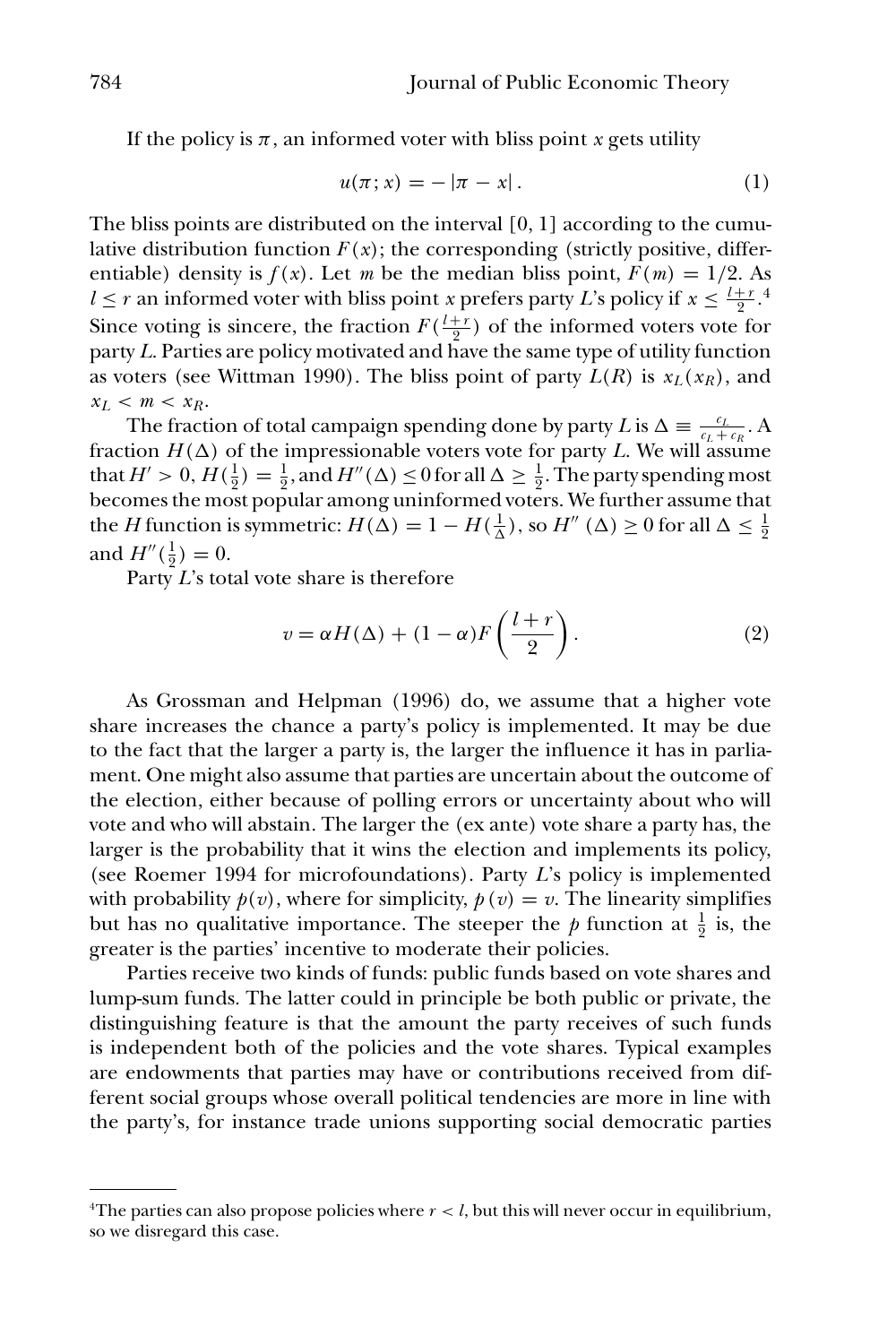independent of the precise policy.<sup>5</sup> Let  $c_p$  be the total amount of lump-sum funds of party *L* and *R*; for simplicity, we assume that they have  $\frac{c_p}{2}$  each. We briefly consider the asymmetric case later.

Parties receive funds depending on the vote share obtained in the election. These funds will, therefore, only be available after the election. If a party wishes to spend money before the election it must therefore either take a loan or spend money received in the previous election. We assume that the party has access to a perfect credit market, where it can get a loan to be repaid by the funds earned in the election. The market is supposed to hold rational expectations regarding the vote share of the party. We thus abstract from issues of credit worthiness and the dynamic issues involved if parties only can borrow a fraction of the money they are expected to receive. In most countries parties are in fact heavily indebted before elections.

The timing is as follows. First, the two parties propose policies. Then, they receive public funding depending on their expected vote share. The expectation is correct. This is equivalent to the case in which parties borrow on a perfect credit market with rational expectations before an election and use the public funding they later receive to repay the loans.<sup>6</sup>

Let  $c_g$  be the size of the public funds. We will assume that parties are treated equally. If party  $L$  is expected to receive a share  $v^e$  of votes, it receives  $c_{gL} = \psi(v^e) c_g$  from public funding, and party *R* then receives  $c_{gR} =$  $\psi(1-v^e) c_g$ . Accordingly,  $\psi(\frac{1}{2}) = \frac{1}{2}$ . We assume that the funding system fulfills  $\psi' \ge 0$  for all  $v^e$  and  $\psi''(v^e) \le 0$  for all  $v^e \ge \frac{1}{2}$ , and  $\psi''(v^e) \ge 0$  for all  $v^e \leq \frac{1}{2}$ . A party that has already obtained 50% of the votes (weakly) increases its funds at a non-increasing rate by receiving more votes.<sup>7</sup>

If party  $L$  is expected to receive a vote share  $v^e$ , the relative fraction of funds received—and spent—by party *L* is

$$
\Delta(v^e) = \frac{\psi(v^e)c_g + \frac{1}{2}c_p}{c_g + c_p}.
$$

Given an expected vote share of  $v^e$ , and a pair of policies  $(l, r)$ , the actual vote share of party *L* is

$$
v = \alpha H(\Delta(v^e)) + (1 - \alpha)F\left(\frac{l+r}{2}\right).
$$
 (3)

<sup>&</sup>lt;sup>5</sup>Since there is comprehensive literature on private lobbying, and its effects on policymaking are quite well understood it is not included in the model. See Baron (1994), Austen-Smith (1997), Persson and Tabellini (2000), and Grossman and Helpman (2001).

 $6$ Notice that if parties have access to a perfect credit market, public funding will not prevent the entry of new parties to the political arena. For the time being, however, we disregard the issue of entry.

 $7$ We may note that the Danish system described in the Introduction, in which a party receives approximately 20 Danish kroner (US\$ 3) per year per vote, has  $\psi' > 0$  and  $\psi'' = 0$ .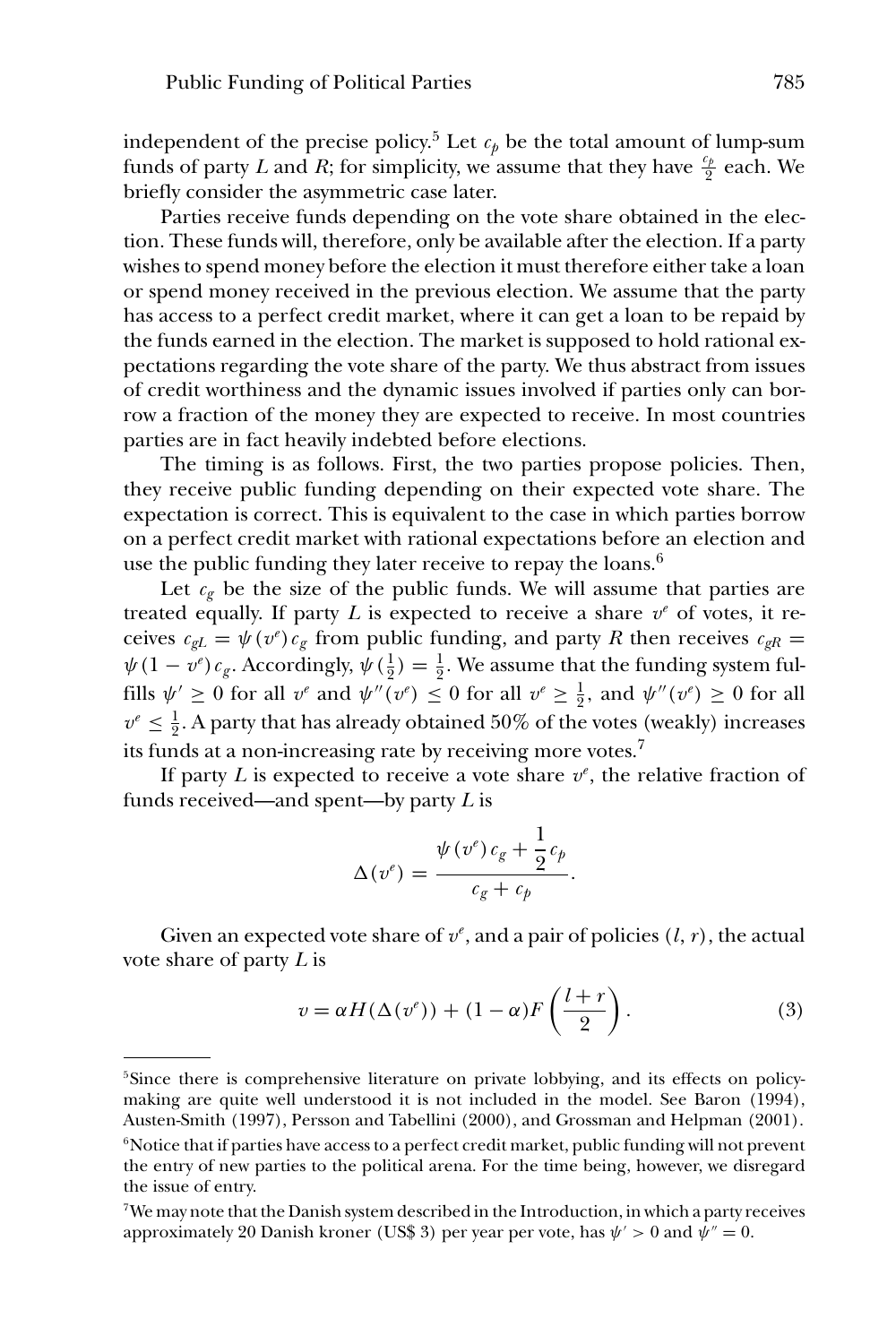Under rational expectations,  $v^e = v$ ; hence, *v* solves Equation (3) with *v* inserted for *v<sup>e</sup>* . If

$$
\alpha H'(\Delta(v))\Delta'(v) < 1, \quad \text{for all} \quad v \in [0, 1], \tag{4}
$$

the solution is unique. We assume this is the case, and denote the solution by  $v(l, r)$ . This means that the responsiveness of public funding and of the impressionable voters are sufficiently limited to make the problem well behaved. Note that we are not assuming that the final equilibrium is unique but just that there is a unique vote share for each party for a given pair of policies. The implicit function theorem yields

$$
\frac{\partial v(l,r)}{\partial l} = \frac{\frac{1-\alpha}{2}f\left(\frac{l+r}{2}\right)}{1-\alpha H'(\Delta(v))\Delta'(v)} > 0.
$$
\n(5)

When party *L* changes its policy, some informed voters change their votes. This, in turn, increases the public funds allocated to the party and, therefore, its share of impressionable votes. But this, once again, increases the funds received, etc. These repercussions are taken into account in the rational expectations solution. The assumption  $\alpha \Delta'(v) H'(\Delta(v)) < 1$  ensures that the comparative statics make sense, i.e., if party *L* increases its policy (toward the middle), it will increase its vote share.

# 3. Political Equilibrium

The parties are policy motivated and seek to maximize expected utility. They take the other party's policy as given and recognize how the choice of policy might influence the distribution of funds and the relative campaign spending. Given the pair of policies,  $(l, r)$ , party's  $L$  expected utility is

$$
v(l,r)(-|l-x_L|) + (1-v(l,r))(-|r-x_L|). \tag{6}
$$

Similarly, party's *R* expected utility is given by

$$
v(l,r)(-|l-x_R|) + (1 - v(l,r))(-|r-x_R|). \tag{7}
$$

A *Political equilibrium with campaigning* is a pair of policies (*l* <sup>∗</sup>, *r* <sup>∗</sup>), such that *l*\* maximizes (6) given *r*\* and *r*\* maximizes (7) given *l*\*.

In principle, a party's optimal policy may be equal to the party's bliss point where the utility function is non-differentiable. We will, however, only consider interior solutions, where  $x_L < l < r < x_R$ . We have

PROPOSITION 1: *In an interior political equilibrium with campaigning:*

*(a) Each party receives half of the votes.*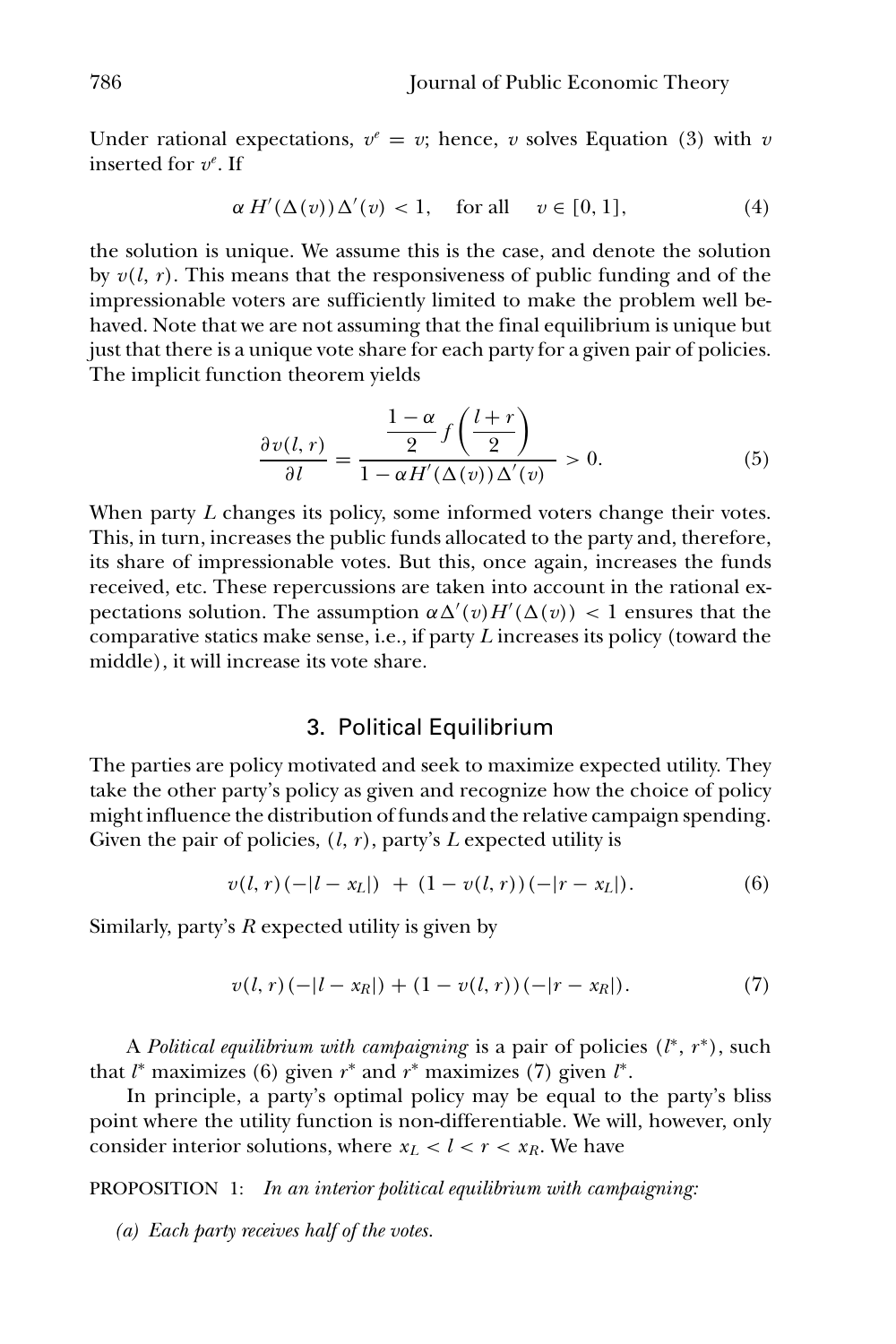Public Funding of Political Parties 787

*(b) The expected policy equals the median informed voter's preferred policy*

$$
\frac{l^* + r^*}{2} = m.
$$
\n(8)

*(c) The policies are symmetric around m and the policy polarization is*

$$
r^* - l^* = \frac{1 - \alpha \frac{\psi'\left(\frac{1}{2}\right)c_g}{c_g + c_p} H'\left(\frac{1}{2}\right)}{1 - \alpha} \frac{1}{f(m)}.
$$
(9)

*Proof:* The first-order condition for party *L* is

$$
\left(\alpha H'(\Delta)\frac{d\Delta}{dl} + \frac{(1-\alpha)}{2}f\left(\frac{l+r}{2}\right)\right)(r-l) - \left(\alpha H(\Delta) + (1-\alpha)F\left(\frac{l+r}{2}\right)\right) = 0.
$$
\n(10)

Inserting (5) and using the fact that  $\frac{d\Delta}{dl} = \Delta'(v(l, r)) \frac{\partial v(l, r)}{\partial l}$  yields

$$
\frac{1}{1 - \alpha H'(\Delta) \Delta'(v)} \frac{f\left(\frac{l+r}{2}\right)}{2} \left(r - l\right) - \left(\frac{\alpha}{1 - \alpha} H(\Delta) + F\left(\frac{l+r}{2}\right)\right) = 0. \tag{11}
$$

Similarly, the first-order condition for *R*, can be written as

$$
\frac{1}{1 - \alpha H'(\Delta)\Delta'(v)} \frac{f\left(\frac{l+r}{2}\right)}{2} (r-l)
$$

$$
-\left(\frac{\alpha}{1-\alpha} (1 - H(\Delta)) + \left(1 - F\left(\frac{l+r}{2}\right)\right)\right) = 0. \tag{12}
$$

Since the first parts of (11) and (12) are identical, we get  $v =$  $\alpha H(\Delta) + (1 - \alpha)F(\frac{l+r}{2}) = \frac{1}{2}$ . Since,  $\Delta(\frac{1}{2}) = \frac{1}{2}$ , and  $H(\frac{1}{2}) = \frac{1}{2}$ , this implies  $F(\frac{l^* + r^*}{2}) = \frac{1}{2}$ , so (8) is fulfilled. Inserting into (11) and rearranging yields (9). Finally using  $\frac{r^* + r^*}{2} = m$ , one sees that the policies are symmetric around *m*.

If there were no public funds depending on vote shares,  $c_g = 0$ . It follows directly from Equation (9) that public funding depending on vote shares makes the parties' policies converge.

From Equation (9) in Proposition 1 we have Corollary 1.

COROLLARY 1: *In an interior political equilibrium with campaigning policy polarization* (*l* <sup>∗</sup> − *r* <sup>∗</sup>) *decreases in:*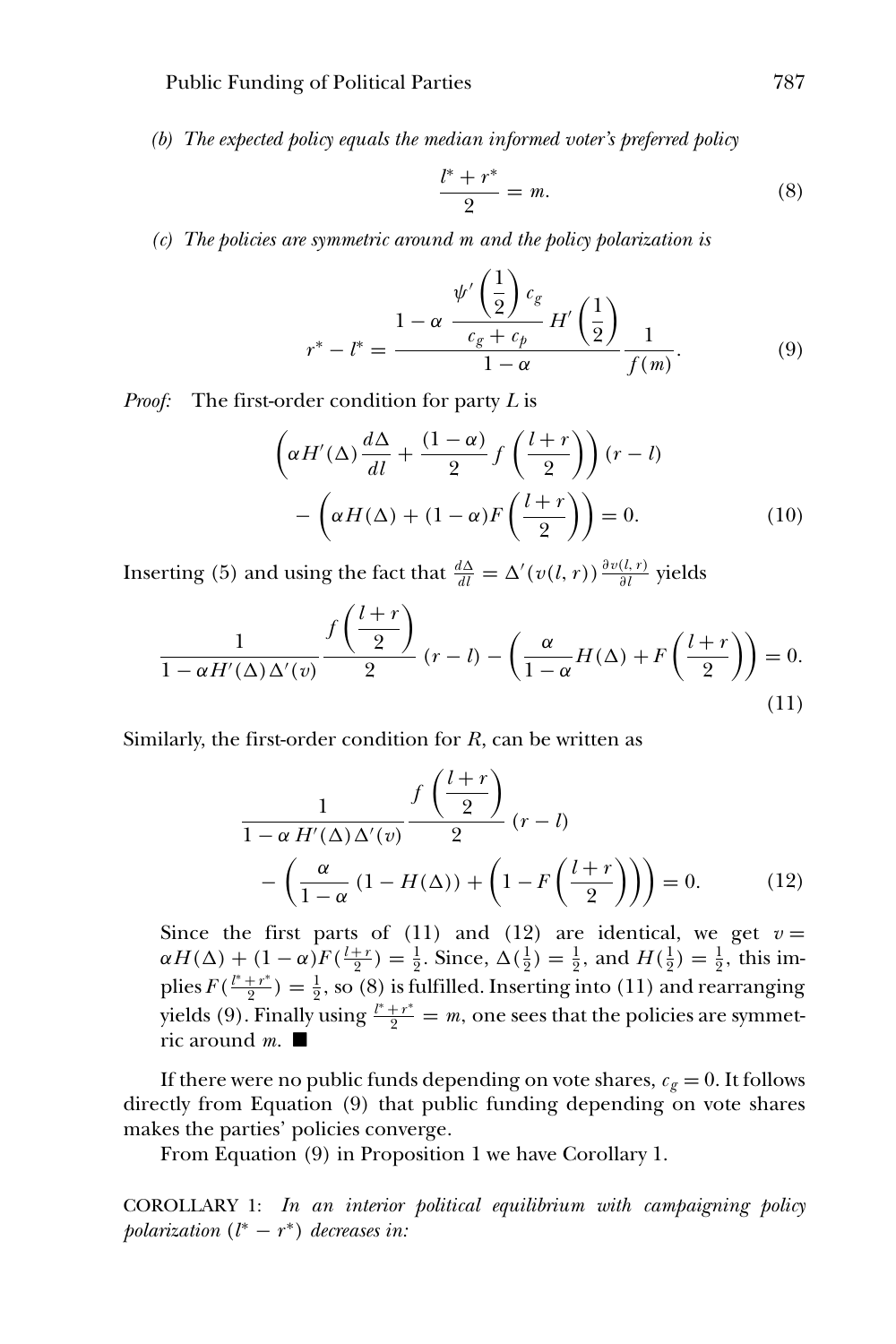- *(a) the size of public funds depending on vote shares,*  $c_g$ *;*
- *(b)* the responsiveness of the public funding system as given by  $\psi'(\frac{1}{2})$ ; and
- (c) the responsiveness of the impressionable voters as given by  $H'(\frac{1}{2})$ .

*Policy polarization*  $(l^* - r^*)$  *increases in the size of lump-sum funds,*  $c_p$ *.* 

The more public funds depend on vote shares, the larger is the policy convergence. The system gives an extra incentive to moderate policies, since the extra votes gained from moderating policies makes more public funds available, which, in turn can be used to gain further votes. Lump-sum funds tend to moderate this effect. When the parties have access to large lumpsum funds, the extra funds that can be gained through the public funding system by moderating policy become less important. It may be noted that if the impressionable voters' vote depends on the absolute rather than relative difference in funding this would not be true. If the difference is crucial, an equally large lump sum to each of the parties has no effect. We believe our formulation is the more reasonable. The impact of extra \$100,000 is not independent of whether parties already have campaign budgets totaling millions of dollars or not.

In Baron (1994), parties seek to maximize plurality. With no funding whatever, they choose the median voter's preferred policy. Private funding is provided by extreme lobby groups, who reward the parties for more extreme policies and this makes for policy polarization. Public funds are given in a lump sum (as in the US system), and they reduce the relative importance of lobbies' funds. Consequently policies become more convergent. In our model exactly the opposite result is obtained from lump-sum contributions. Such contributions (whether private or public) decrease the importance of the funds earned through votes, and this makes policies more divergent. In both models lump-sum contributions mitigate the effect of non-lump-sum contributions. Viewed in this perspective, one could say, that the difference is that in Baron's paper variable funds are given by extreme groups in response to more extreme policies; this makes for policy polarization. In a system with public funding depending on vote share variable funds are given in response to more moderate policies; this makes for policy convergence. In both cases lump-sum funds mitigate the effects of variable funds.

If there are no impressionable voters, then  $\alpha = 0$  and

$$
r^* - l^* = \frac{1}{f(m)}.
$$

From (9) it follows that if  $H'(\frac{1}{2})\Delta'(\frac{1}{2}) > 1$  polices are more convergent than in the benchmark case with no impressionable voters, and if  $H'(\frac{1}{2})\Delta'(\frac{1}{2}) < 1$ , policies are more divergent. Hence, we cannot it *a priori* say whether the case of impressionable voters and a public funding system yield more policy convergence than the one obtained in the case with only informed voters.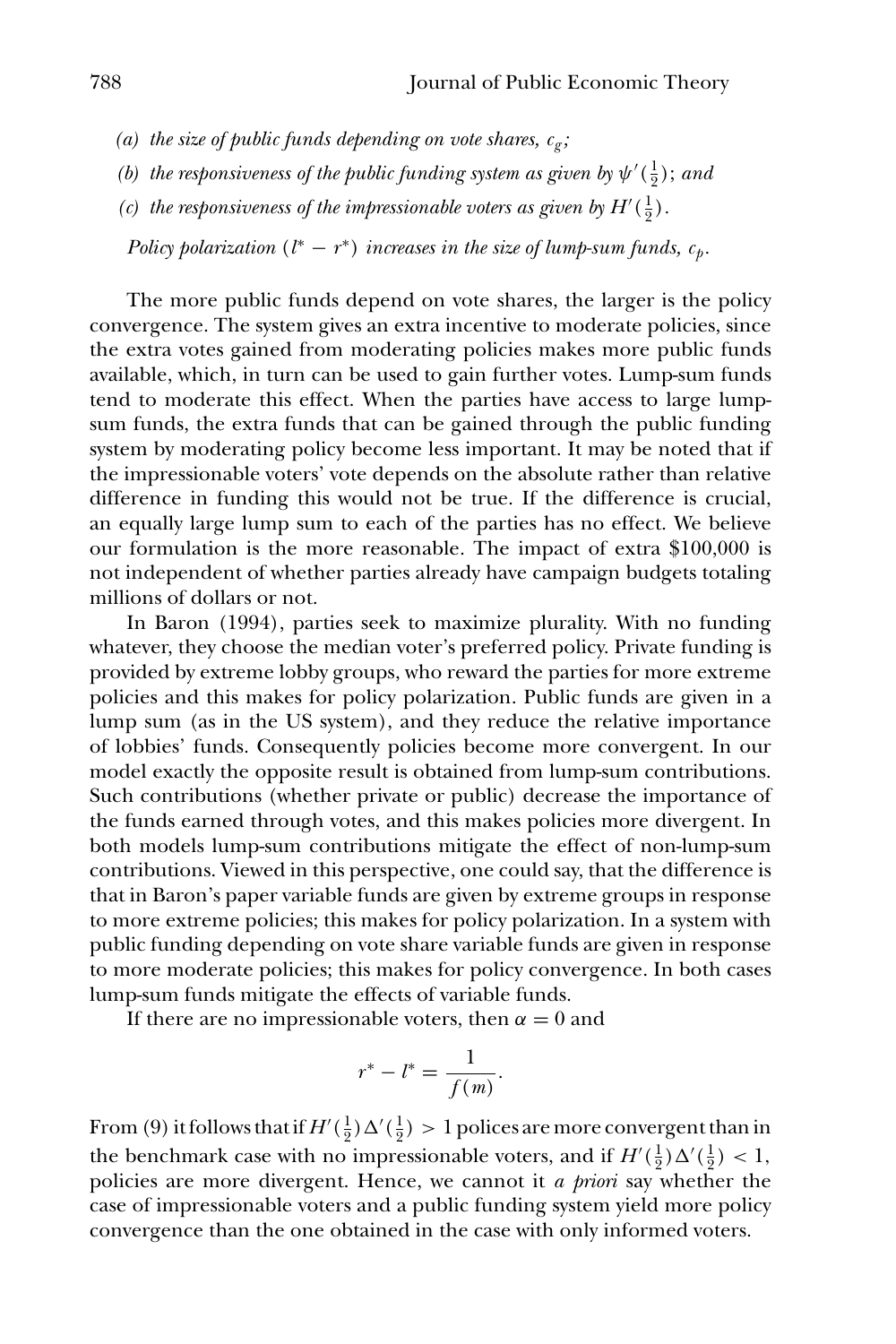Finally, we note that the higher the density of the informed voters at the median voter's preferred policy, the more policy convergence. This is a standard result in the literature. The higher this density, the more votes can be gained by moving policy closer to the middle.

If one extends the model to allow for asymmetric lump-sum funds, it is easily shown that the richest party will choose a more extreme policy, since such a party has a larger share of the impressionable voters it can afford to loose some public funds (see Ortuno-Ortin and Schultz 2000).

In the Appendix, we show that the second-order condition is fulfilled if

$$
\frac{f'}{f} < 4, \quad \text{and} \quad \frac{d^2 \Delta}{dt^2} \bigg/ \frac{d \Delta}{dt} + \frac{H''}{H'} < 2. \tag{13}
$$

The latter part is a joint condition on  $\Delta$  and *H*, and it is difficult to provide general conditions that ensure that it is fulfilled. We show in the Appendix, however, that if  $H'' = 0$  and  $\psi'' = 0$ , so  $\Delta'' = 0$ , those inequalities are fulfilled. As is clear from the derivation, it is not necessary that  $H'' = 0$  and  $\Delta'' = 0$ , but rather that these second derivatives should not be too large.

We have assumed that the equilibrium is interior,  $x_L < l < r < x_R$ . This obviously implies that  $r - l < x_R - x_L$ . As can be seen from Equation (9) this requires *f*(*m*) to be sufficiently large and/or  $(1 - \alpha H'(\frac{1}{2})\Delta'(\frac{1}{2}))/(1 - \alpha)$  to be sufficiently small. An example that fulfills this condition is,  $x_L = 0$ ,  $x_R =$  $1, m = 1/2, H'(\frac{1}{2})\Delta'(\frac{1}{2}) = 1$  and  $f(m) > 1$ .

If there are more parties with different bliss points, and the probability a party's policy is implemented equals its vote share, similar results as those obtained above continue to hold (again see Ortuno-Ortin and Schultz 2000).

#### 4. Concluding Remarks

Public funding of political parties moderate partisan policies. When campaigns are persuasive, and the public funds depend on the vote share, parties have more incentives to moderate their policies. A moderate policy gives more votes and, therefore, higher public funds, which in turn, can be used to buy even more votes. The parties' trade off between preferred policies and electoral success is changed, making moderation a more attractive option.

In the working paper version, Ortuno-Ortin and Schultz (2000), we also consider the case where all voters are policy motivated, but only some are informed about a party's policy. In such a setting, campaigns inform about policies. The more a party spends on its campaign, the larger is the fraction of voters who learn its policy. The gain in vote share from moderating the policy (more than expected) is larger, the larger is the fraction of informed voters, since only these voters will learn about a change in policy. Hence, the incentive to moderate policy is enhanced, the more informed voters there are. It follows that policy convergence will depend on how effective electoral spending is in spreading information, and on the amount of funds available. This effect works regardless of whether public funds depend on the vote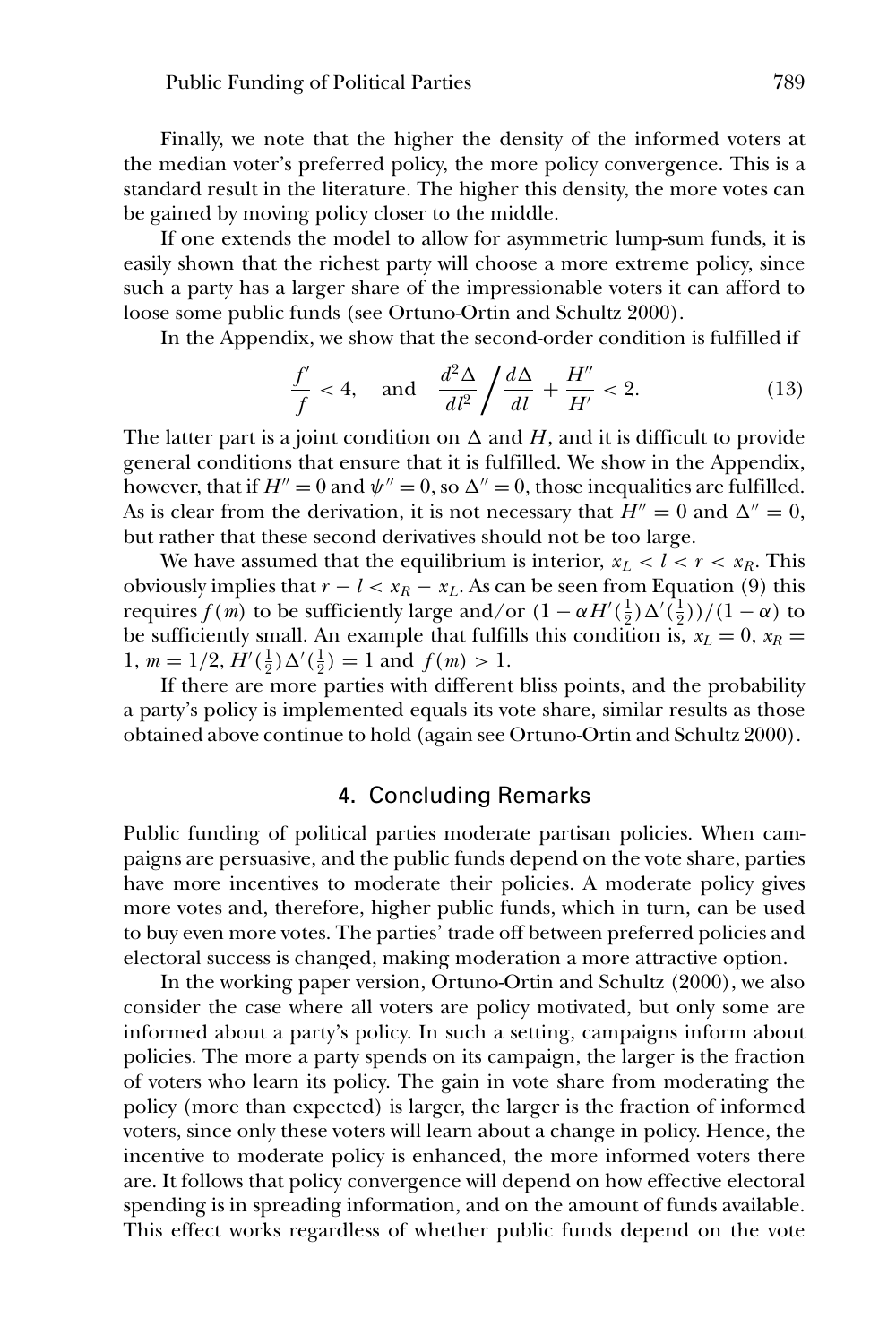share or not. The important feature here is that more funds make for more information, which makes for more convergence. Thus, it is the total amount of funds that matter, not the exact way they are distributed. In this way, there is a difference with the case where campaigns are persuasive.

### Appendix

For party *L* the second-order condition for maximum is

$$
-2\left(\alpha H' \frac{d\Delta}{dl} + \frac{1-\alpha}{2}f\right) + \left(\alpha H'' \frac{d\Delta}{dl} + \alpha H' \frac{d^2\Delta}{dl^2} + \frac{1-\alpha}{4}f'\right)(r-l) \le 0.
$$
\n(A1)

Since  $r - l \leq 1$ , this is fulfilled if

$$
-2\left(\alpha H'\frac{d\Delta}{dl}+\frac{1-\alpha}{2}f\right)+\alpha H''\frac{d\Delta}{dl}+\alpha H'\frac{d^2\Delta}{dl^2}+\frac{1-\alpha}{4}f'\leq 0.
$$

Using  $\frac{d\Delta}{dt} > 0$  (which follows from  $\psi' > 0$ ), we get

$$
\frac{(1-\alpha)}{\alpha}\left(\frac{f'}{4}-f\right)+H'\frac{d\Delta}{dl}\left(\frac{\frac{d^2\Delta}{dl^2}}{\frac{d\Delta}{dl}}+\frac{H''}{H'}-2\right)\leq 0.
$$

A sufficient condition for this to be fulfilled is that

$$
\frac{f'}{f} < 4, \quad \text{and} \quad \frac{d^2 \Delta}{dt^2} \bigg/ \frac{d \Delta}{dt} + \frac{H''}{H'} < 2. \tag{A2}
$$

This condition is fulfilled if  $H'' = 0$  and  $\psi'' = 0$ . To see this,

$$
\frac{d^2\Delta}{dl^2}\bigg/\frac{d\Delta}{dl}=\frac{\Delta''}{\Delta'}+\frac{\partial^2 v}{\partial l^2}\bigg/\frac{\partial v(l,r)}{\partial l}.
$$

Using (5) we get

$$
\frac{\partial^2 v}{\partial l} = \frac{\frac{1-\alpha}{4} f'(1 - \alpha H' \Delta') + \frac{1-\alpha}{2} \alpha f \Delta'' H' \frac{\partial v}{\partial l} + (\Delta')^2 H'' \frac{\partial v}{\partial l}}{(1 - \alpha H' \Delta')^2}
$$

$$
= \frac{\frac{1-\alpha}{4} f'}{(1 - \alpha H' \Delta')} < \frac{(1-\alpha) f}{1 - \alpha H' \Delta'} = 2 \frac{\partial v}{\partial l},
$$

where the first equality follows from the assumption that  $H'' = 0$  and  $\psi'' = 0$ , so that  $\Delta'' = 0$ . The inequality follows from the assumption that  $f'/f < 4$ . Clearly, (A2) then is fulfilled. Finally, if  $\frac{d\Delta}{dt} = 0$ , the second-order condition is fulfilled if  $f'/f < 4$ .